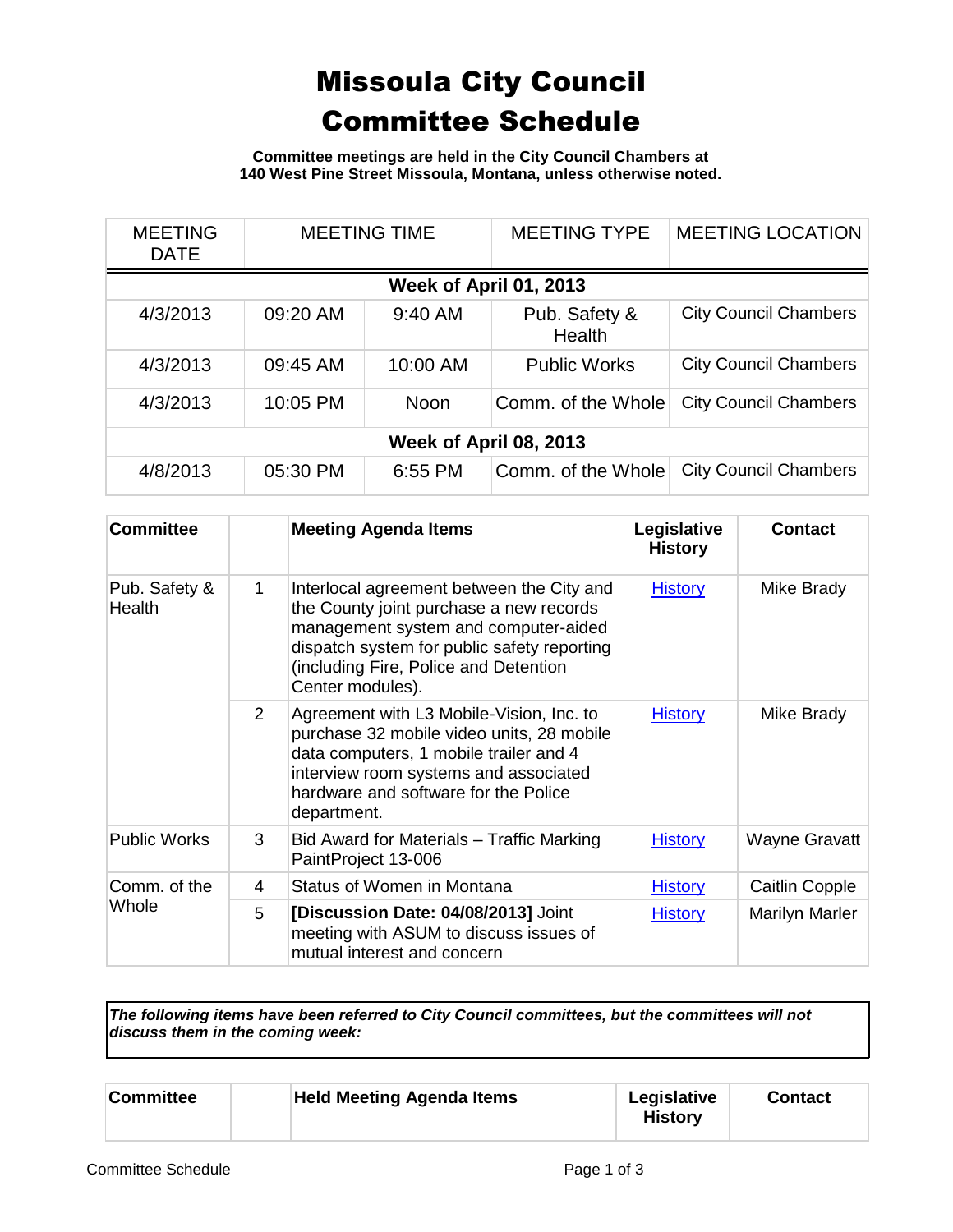## Missoula City Council Committee Schedule

**Committee meetings are held in the City Council Chambers at 140 West Pine Street Missoula, Montana, unless otherwise noted.**

| Admin &<br>Finance         | 1              | Fiscal Year 2014 CIP Discussion                                                                                                                                                                                 | <b>History</b> | <b>Brentt Ramharter</b> |
|----------------------------|----------------|-----------------------------------------------------------------------------------------------------------------------------------------------------------------------------------------------------------------|----------------|-------------------------|
|                            | $\overline{2}$ | Discussion of Remote Attendance or<br><b>Proxy Voting</b>                                                                                                                                                       | <b>History</b> | <b>Caitlin Copple</b>   |
|                            | 3              | Journal vouchers                                                                                                                                                                                                | <b>History</b> |                         |
|                            | 4              | Budget transfers.                                                                                                                                                                                               | <b>History</b> |                         |
|                            | 5              | Review the City's current policy for<br>charging the public for various City-<br>produced documents.                                                                                                            | <b>History</b> | Dave Strohmaier         |
|                            | 6              | Disposition of surplus City land.                                                                                                                                                                               | <b>History</b> | Nancy Harte             |
|                            | $\overline{7}$ | <b>Whistle Blower Policy</b>                                                                                                                                                                                    | <b>History</b> | <b>Adam Hertz</b>       |
| <b>Budget</b><br>Committee | 8              | Fiscal Year 2014 Budget                                                                                                                                                                                         | <b>History</b> | <b>Brentt Ramharter</b> |
| Parks &                    | 9              | Tour of the Cemetery                                                                                                                                                                                            | <b>History</b> | Dave Strohmaier         |
| Conservation               | 10             | Discuss the City's strategy to complete a<br>boundary survey of Greenough Park.                                                                                                                                 | <b>History</b> | Dave Strohmaier         |
|                            | 11             | Agreement for lighting the Madison St.<br>Pedestrian Bridge                                                                                                                                                     | <b>History</b> | Donna Gaukler           |
| Comm. of the<br>Whole      | 12             | Joint meeting of the Mayor, City Council<br>and County Commission; a facilitated<br>quarterly OPG review as directed in the<br>Interlocal Agreement.                                                            | <b>History</b> | Mayor Engen             |
|                            | 13             | Bi-annual meeting with the Chamber of<br>Commerce                                                                                                                                                               | <b>History</b> | <b>Marilyn Marler</b>   |
|                            | 14             | Propose the City Council be a member<br>unit of the Missoula Chamber of<br>Commerce.                                                                                                                            | <b>History</b> | <b>Dick Haines</b>      |
|                            | 15             | Update on Urban Renewal District III<br>(URD III)                                                                                                                                                               | <b>History</b> | <b>Caitlin Copple</b>   |
|                            | 16             | Updates from Council representatives on<br>the Health Board, Community Forum,<br><b>Transportation Policy Coordinating</b><br>Committee, other boards and<br>commissions as necessary. (Ongoing)                | <b>History</b> | Ongoing                 |
| Economic<br>Development    | 17             | Identify needs and possible solutions to<br>Missoula's technology infrastructure that<br>would help existing businesses expand<br>and increase the City's competitive<br>advantage in recruiting new companies. | <b>History</b> | <b>Caitlin Copple</b>   |
| Land Use &<br>Planning     | 18             | Annexation, (see separate list at City<br>Clerk's Office for pending annexations)<br>(Ongoing in committee)                                                                                                     | <b>History</b> |                         |